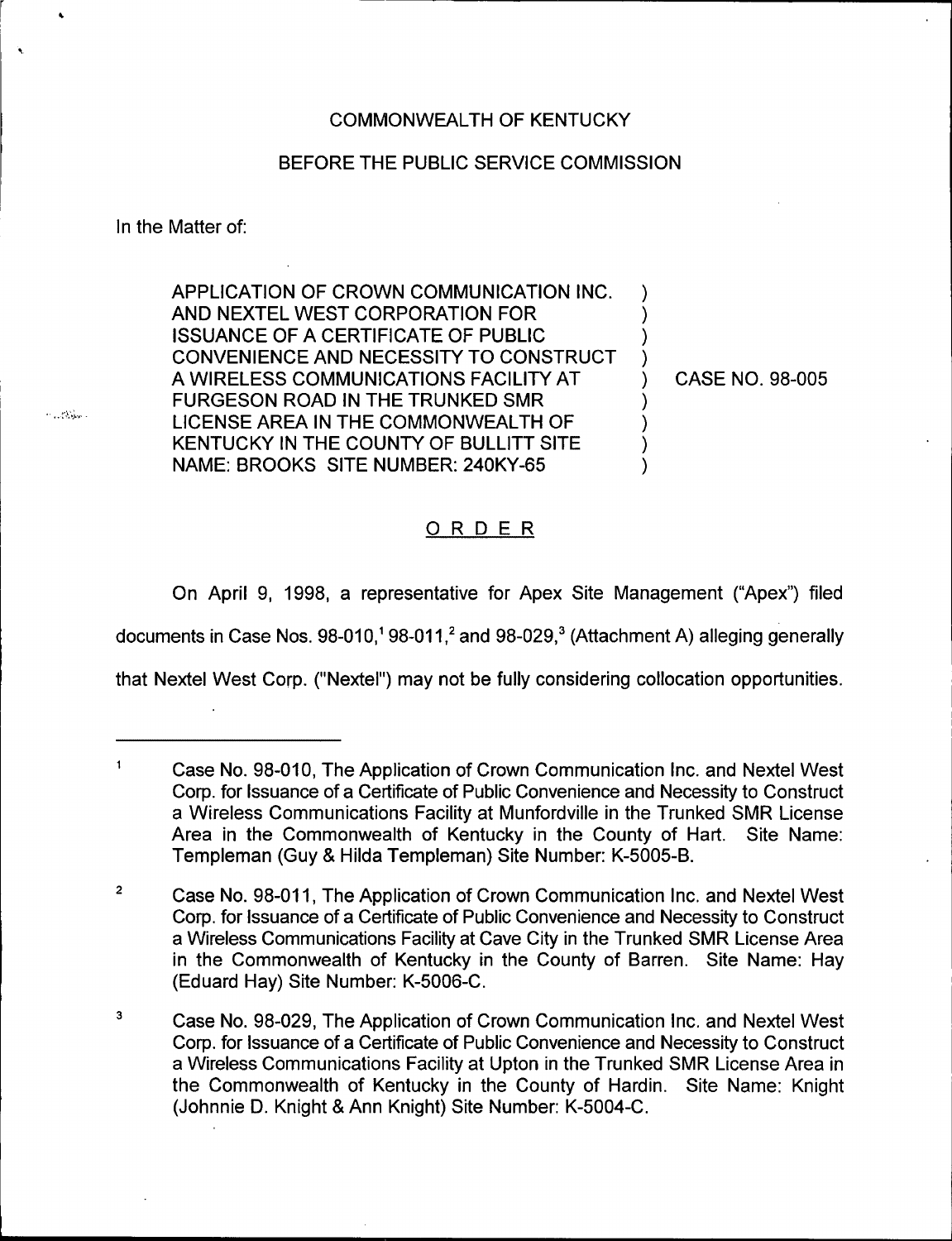Specifically, Apex claims that the proposed construction of three wireless facilities currently pending before the Commission may be unnecessary and that collocation opportunities on existing structures exist in the immediate vicinity of each proposed location.

The Commission is concerned that the possibilities of using existing structures have not been fully explored by Nextel, or at least, that the application does not adequately discuss collocation alternatives that were considered.

IT IS THEREFORE ORDERED that:

1. Nextel shall file all evidence of its investigation of the use of existing structures in the instant case.

2. Nextel shall fully discuss the specific reasons each collocation alternative investigated was not selected and include copies of any engineering analyses used in its determination. The discussion should include all engineering requirements that would have to be met for a successful collocation at the particular site(s).

3. Nextel shall identify the height above ground level and above mean sea level at which its facilities will be located on the proposed structure.

4. Nextel shall file any other documents or information which may aid the Commission in this matter.

Done at Frankfort, Kentucky, this 17th day of April, 1998.

PUBLIC SERVICE COMMISSION

For the Commissio

ATTEST: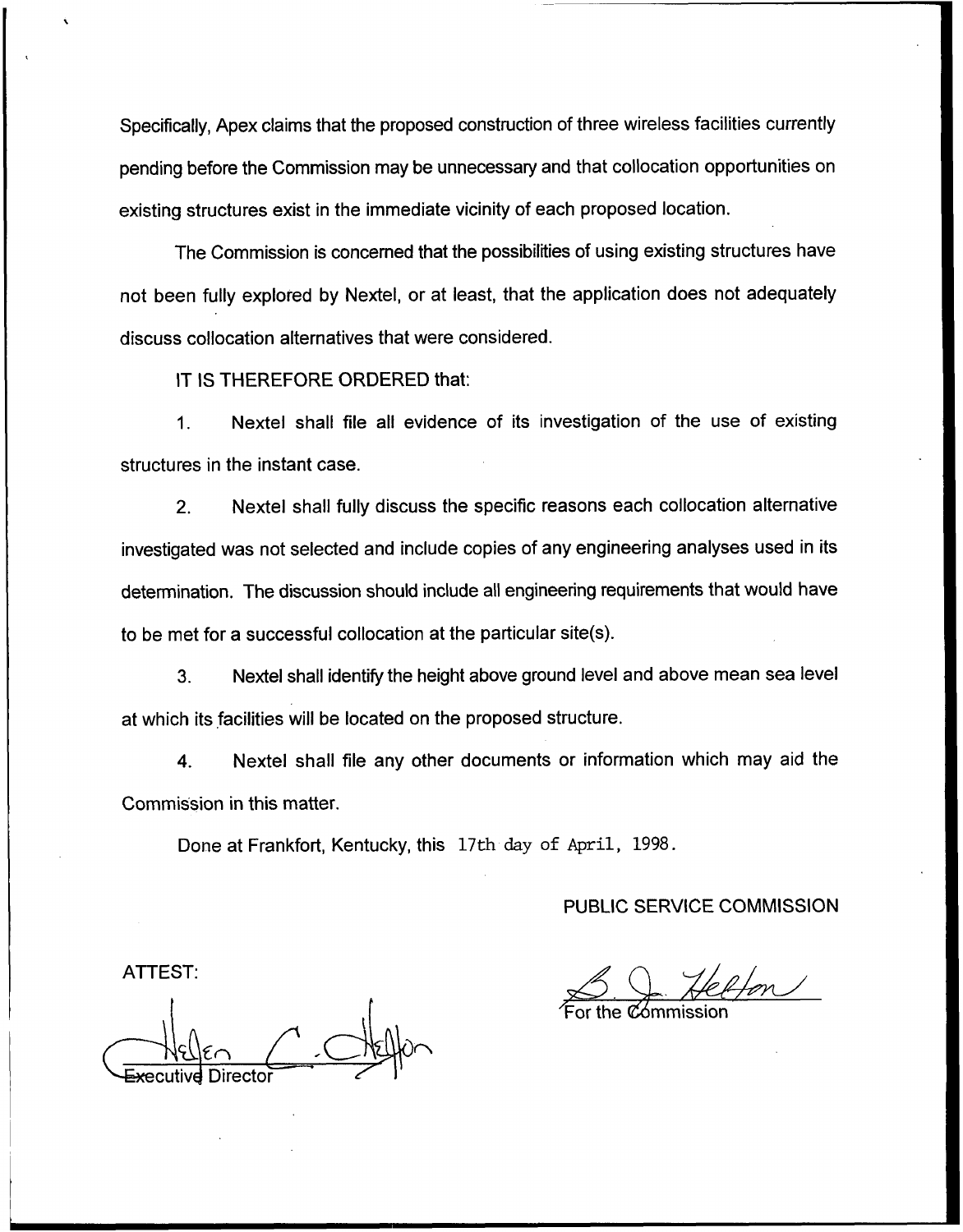ATTACHMENT TO AN ORDER OF THE KENTUCKY PUBLIC SERVICE COMMISSION IN CASE NO. 98-005 DATED APRIL 17, 1998

 $1.71424 \times 10^{12}$  in the state of  $(3.244334)\times$ . Fax  $\approx 10^{12}$  all 3138.

April 7, 199S

1990 North College School College

Ms. Helen C. Helton Evecutive Director Public Service Commission 730 Schenkel Lane Frankfort, KY 40602

**RECEIVED** APR 09 1998 PUBLIC SERVICE COMMISSION

RE: Nextel West - PriCellular Possible Co-Locations

Thank you for your time last month, I hope the meeting was mutually beneficial in the big picture. With PriCellular's dedication to co-location and Apex's management of their assets (more than 40 communications towers in the state of Kentucky), we hope to minimize the construction of new towers in Kentucky.

As a follow-up, we have found three specific applications currently before the Commission, where a new tower may be built which is unnecessary. All three applications were filed by Crown Communications as a build-to-suit vendor to Nextel West d/b/a Nextel Communications. We want to highlight some basic facts about these three applications:

|         |            |                              | NG ESCO - Distance de Santa Valentina - Santa Valentina - Valentina - Valentina - Valentina - Valentina - Valentina |                |                | 19147<br><b>REAL</b> |
|---------|------------|------------------------------|---------------------------------------------------------------------------------------------------------------------|----------------|----------------|----------------------|
| -98-010 | $0.224$ mi | Munfordville (ky-0007)       | 752 Irwin Childress Road, Munfordville                                                                              | $37 - 18 - 06$ | 85-55-43       | 250                  |
| 98-011  | $0.025$ mi | Prewits Knob (ky-0001)       | Glascow Road, Cave City                                                                                             | $37-06-10$     | $85 - 58 - 43$ | 250                  |
| 98-029  | $0.099$ mi | $1-65 -$ Upton (ky $-0045$ ) | 15385 South Dixie Hwy, Upton                                                                                        | $37 - 28 - 11$ | 85-53-50       | 300                  |

- Nextel has a signed lease with PriCellular Communications, the parent company of Central Kentucky Cellular d/b/a Cellular One, for each of these three, as well as two others in the state.
- Crown's applications are for new towers as close as 130fi from the existing PriCellular towers. The furthest of the three is less than 1/4 of a mile away from an existing PriCellular tower.
- Crown has misrepresented the heights of existing PriCellular towers as well as the available mounting heights for Nextel's antennae on those towers. In all cases Nextel has been "reserved" a mounting height in excess of 200 feet.
- Nextel's *total cost* for structural work on these three towers is \$12,000 because  $\bullet$ PriCellular has previously agreed to absorb the balance of theses costs.
- The Crown applications are riddled with inaccuracies and misstatements.

As you know, build-to-suit vendors exist to build and own towers. Their existence is based on the ability to build new towers, and further, their ability to steer carriers away from existing colocation opportunities. They can always claim that the new towers are necessary because the existing ones are not tall enough or not in the right location or that it is not economically feasible to upgrade them, but when an existing tower is within 500 feet of a proposed new structure,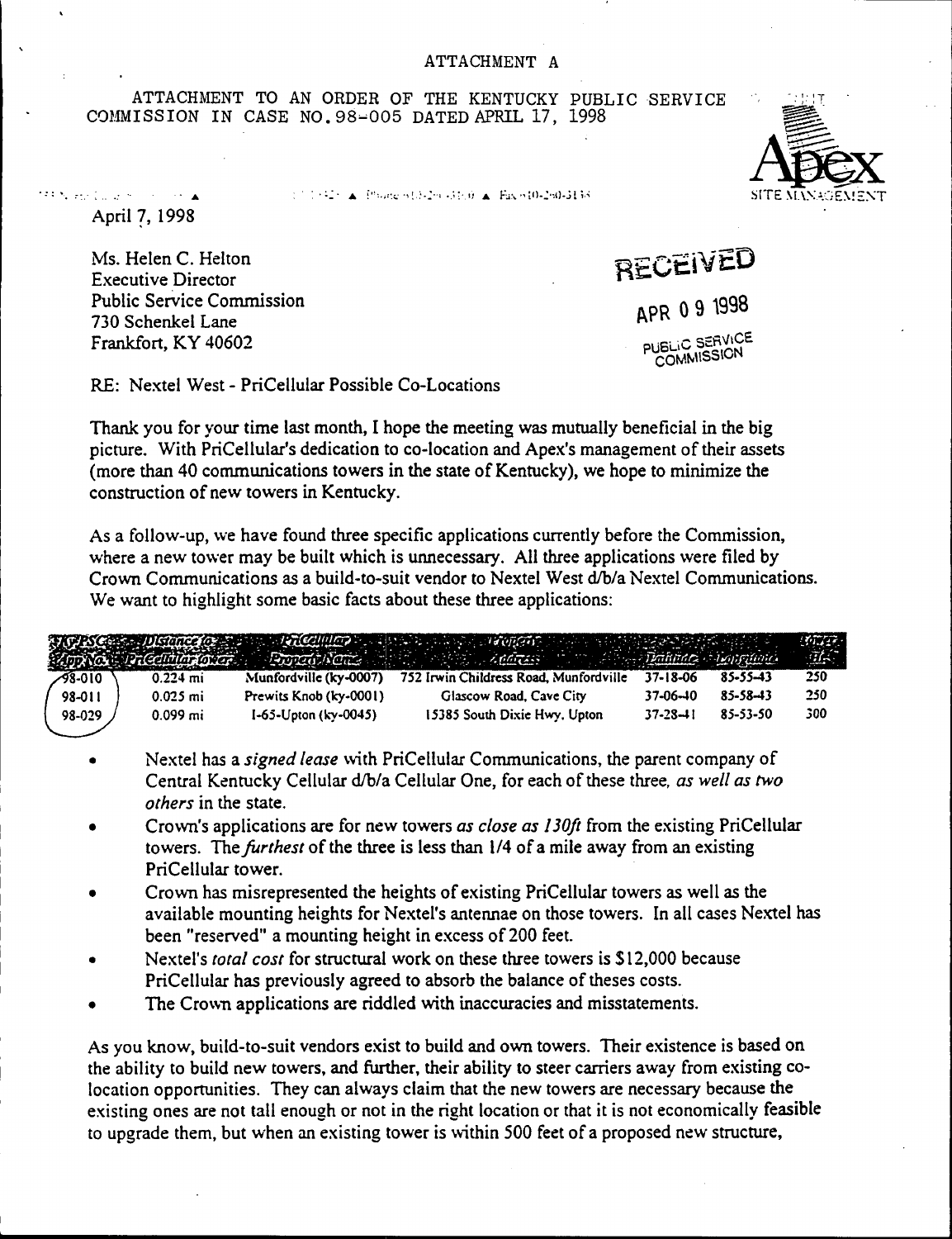which does not need any structural modifications and provides the height the carrier "requires" for their antennae ... well, where do you draw the line. It would certainly make me suspect of the next application. The reality is that RF designs in rural America are not that precise, ten feet here or there, a quarter mile (or even a mile) here or there will not drastically affect the performance of the carrier's system. Surely these new towers are not in the public's best interest, nor is it evidence of good corporate citizenship.

For your information and use, I have attached copies of internal memos with respect to these three sites. Although I have not included copies of the Nextel-PriCellular leases or correspondence between these companies, I could make them available for your review upon your request. Please feel free to contact me if you have any questions or should you require additional information in this matter.

Respectfully,

Timóthy E. Conte

attachments

Cc: Kyle Willard, Kentucky PSC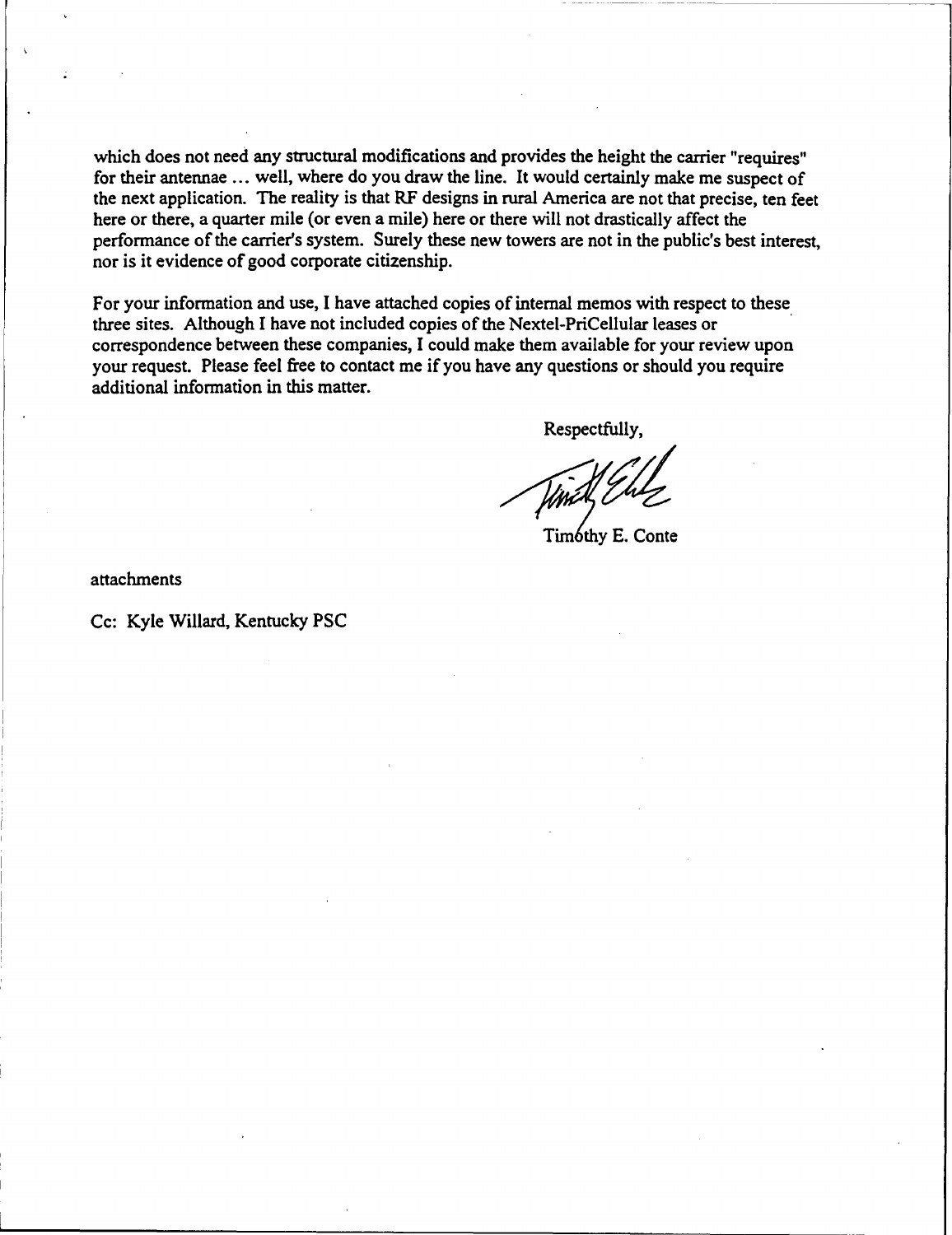

#### 555 NORTH LANE <sup>~</sup> SUITE 6138 <sup>~</sup> CONSHOHOCKEN, PA 19428

# MEMORANDUM

| Date: | March 26, 1998                                |
|-------|-----------------------------------------------|
| Tor:  | File                                          |
| From: | Timothy E. Conte                              |
| RE:   | Nextel Kentucky PSC Application 98-029, Upton |

#### NEXTEL APPLICATION

#### Item 22 - lat/long for new tower 37-28-43.040/85-53-55.776

Item 29 - "Applicant's have attempted to collocate on an existing 230-foot tower ... which is owned by Price Cellular and operated by Apex, is not structurally strong enough nor engineered to accommodate Nextel West's antennas thout significantly upgrading the tower, The cost associated with the redesign and structural upgrade or modification has been determined by Nextel West to significantly exceed the reasonable cost and effort to collocate. Additionally, the Price Cellular tower will not provide the height required by Nextel West for proper radio frequency propogation ... requires the antennas for this WCF site to be positioned at a height greater than what can be achieved on the Price Cellular tower. Further the expressed reservation by Price Cellular ... will not permit the collocation of other competing wireless providers as will the construction of the proposed WCF site."

#### FACTS

(l) The tower is owned by PriCellular Corp which is the parent of Central Kentucky Cellular (f/k/a Cellular Information Systems of Florence) which does business in its Kentucky markets as Cellular One. Apex is a real estate management company which manages the co-location effort for PriCellular around the country, Apex does not own towers or operate any cellular systems.

(2) Nextel has executed an option and a lease with PriCellular for a 300 foot (not 230 as Crown/Nextel application states) tower located at 37-28-39/85-53-52 which is less than 1/10 of a mile from the proposed Nextel/Crown site. Nextel's antennae were to be installed with a radiation center of 276 feet above grade, certainly within reach of their 280 foot goal. NO STRUCTURAL MODIFICATIONS would be required in order for Nextel to co-locate on the tower..

(3) Although increasing the height of this tower was never discussed, PriCellular has expressed a willingness to permit Nextel to increase the mounting height of their antennae by installing standoffs which could increase the mounting height of Nextel's antennae by approx 24 feet.

(4) For this site, Nextel has apparently executed a ground lease with the same property owner as the PriCellular tower.

#### CONCLUSIONS

This site is being constructed by Crown for Crown's ownership to satisfy the build-to-suit obligations of the Nextel-Crown nationwide contract. Contrary to Crown's assertions, the PriCellular site is useable ... it requires minimal structural work, the site is less than 1/10 of a mile away and a minimum height of 276'RC is available (with the possibility to add 24' to that for a total 300'RC available). Nextel is not living up to its public statements supporting co-location, Crown/Nextel is testing the pSC's resolve with respect to co-Incation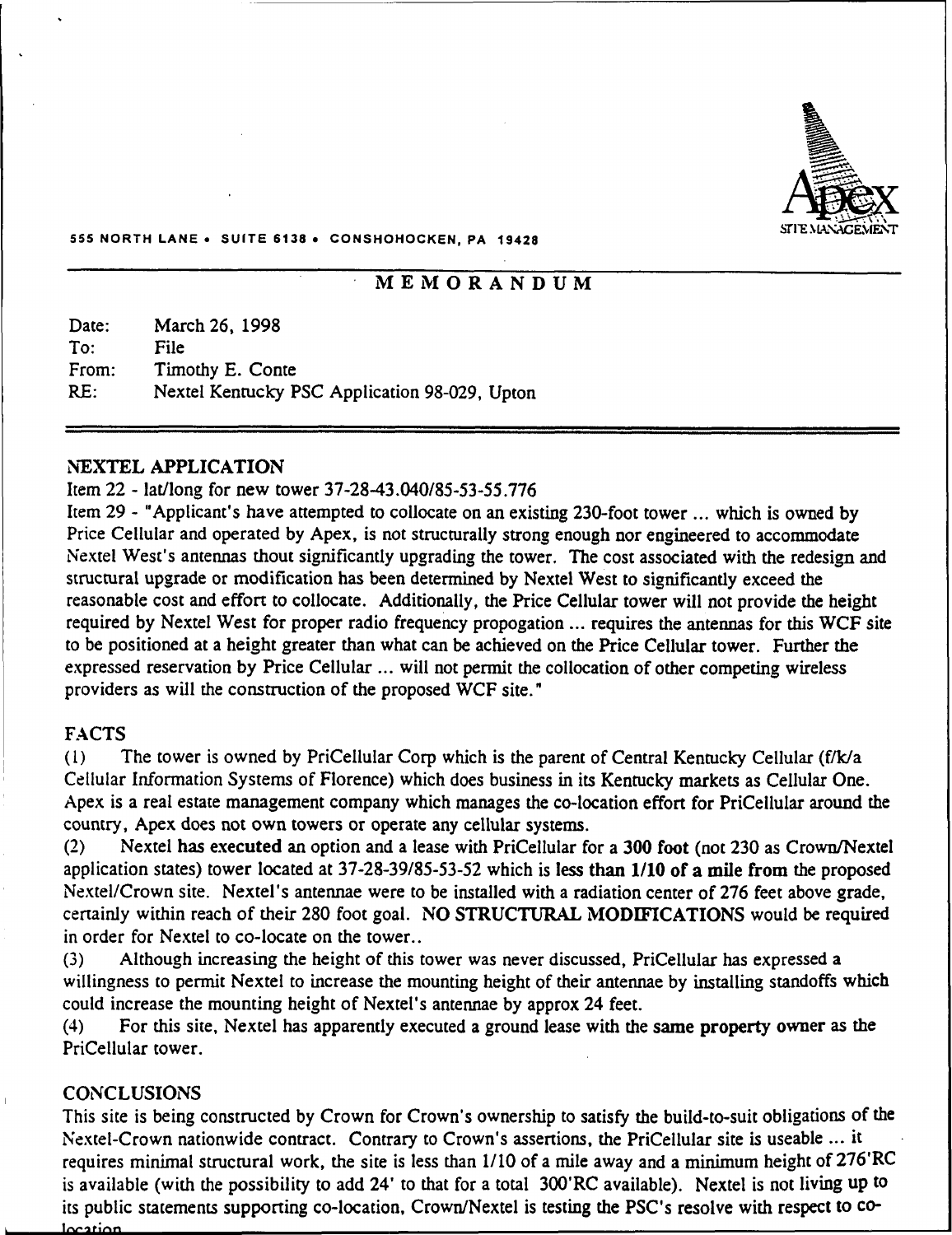

#### 555 NORTH LANE <sup>~</sup> SUITE 6136 <sup>~</sup> CONSHOHOCKEN, PA 19428

# MEMORANDUM

Date: To: From: RE: March 26, 1998 File Timothy E. Conte Nextel Kentucky PSC Application 98-010, Munfordville

#### NEXTEL APPLICATION

#### Item 22 - lat/long for new tower 37-18-17.230/85-55-38.275

Item <sup>29</sup> - "Applicant's have attempted to collocate on an existing 250-foot tower ...This tower, which is owned by Apex (d.b.a Price Cellular), will not accommodate Nextel West's height requirement for proper radio frequency propogation. The only remaining position on the Price Cellular tower is at or below 200 feet. The distance (approx 10 miles) between this and other towers proposed to be constructed by Crown in order to permit interconnection of Nextel West's network system along I-65 ... requires the antennas for this WCF site to be positioned at a height above the referenced 200-foot height."

#### FACTS

(1) The tower is owned by PriCellular Corp which is the parent of Central Kentucky Cellular (f/k/a Cellular Information Systems of Florence) which does business in its Kentucky markets as Cellular One. Apex is a real estate management company which manages the co-location effort for PriCellular around the country, Apex does not own towers or operate any cellular systems.

(2) Nextel has executed an option and a lease with PriCellular to co-locate on its 250 foot tower located at 37-18-06/85-55-41 which is approx 2/10 mile from the proposed Nextel/Crown site. Per this agreement, Nextel's antennae were to be installed with a radiation center of 226'above grade (not the "less than 200 feet" the Crown/Nextel application states). Minor structural modifications will be required which PriCellular has offered to split ... cost to Nextel is \$4000.<br>(3) PriCellular has "reserved" a mounting height suppo

PriCellular has "reserved" a mounting height supporting a 226' rad ctr for Nextel and has expressed a willingness to permit Nextel to increase the mounting height by installing standoffs which could increase the rad ctr by approx 24 feet.

#### **CONCLUSIONS**

This site is being constructed by Crown for Crown's ownership to satisfy the build-to-suit obligations of the Nextel-Crown nationwide contract. Contrary to Crown's assertions, the PriCellular site is useable ... it requires minimal structural work, the site is less than 1/4 mile away and a minimum height of 226'RC is available (with the possibility to add 24' to that for a total 250'RC available). Nextel is not living up to its public statements supporting co-location, Crown/Nextel is testing the PSC's resolve with respect to colocation.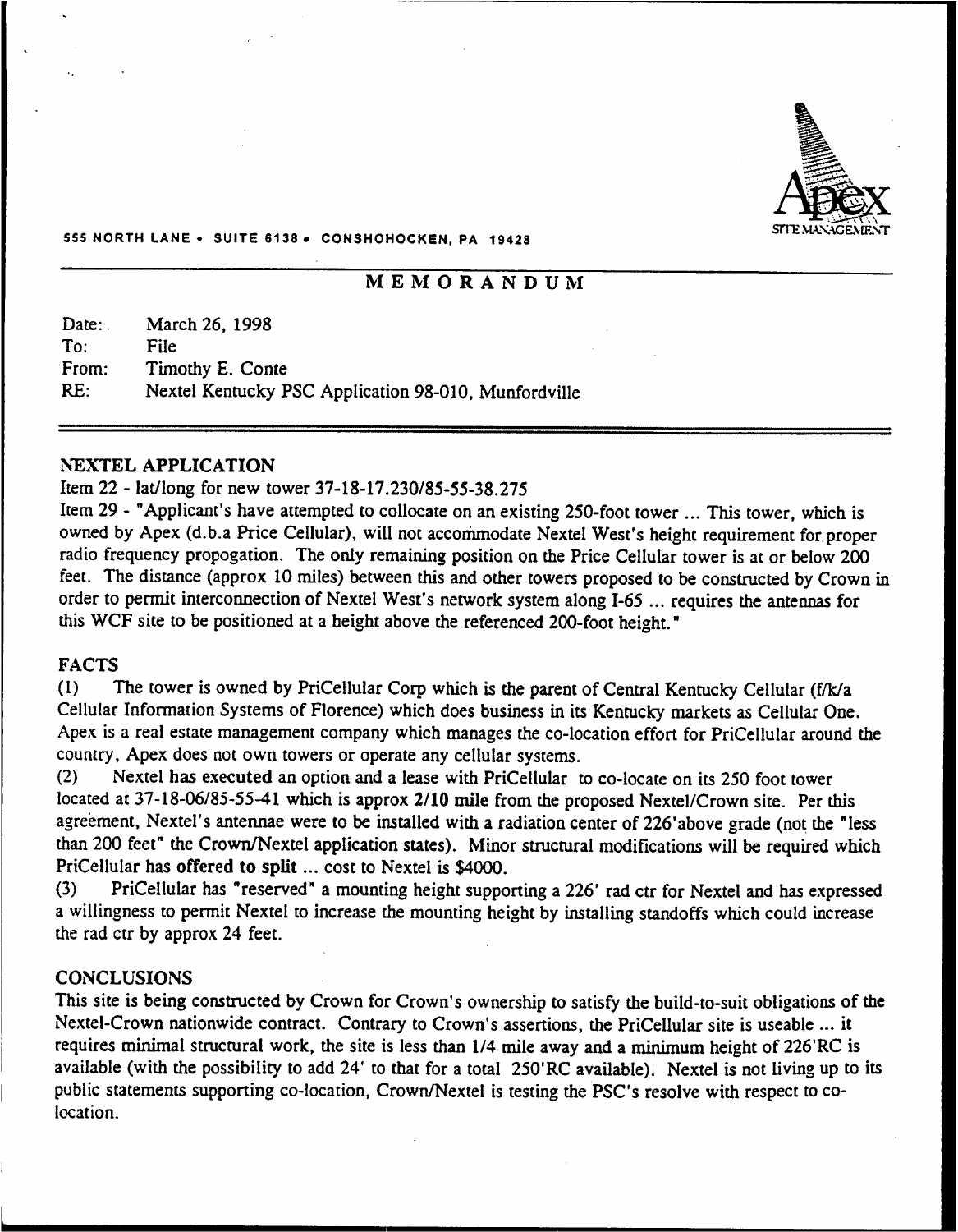

555 NORTH LANE <sup>~</sup> SUITE 6138 <sup>~</sup> CONSHOHOCKEN, PA 18428

# MEMORANDUM

p,pp 09 1998

PUBLIC SERVICE

Date: To: From: RE: March 26, 1998 File Timothy E. Conte Nextel Kentucky PSC Application 98-011, Prewitt's Knob

#### NEXTEL APPLICATION

#### Item 22 - lat/long for new tower 37-06-39.234/85-58-43.792

Item <sup>29</sup> - "Applicant's have attempted to collocate on either of two (2) existing towers ...with respect to the tower owned by Apex (d.b.a. Price Cellular), it supports two (2) sets of antennas, one which is operated by Price Cellular and he other by Cellular One. As with the tower owned by Bluegrass Cellular Tow'er, these antennas are located at various heights on the tower which precludes Nextel West from obtaining the height required for proper radio frequency propogation. Additionally, Nextel West has been informed that this tower would require significant structural modification in order to permit it to collocate. The height required by Nextel West on this and other towers to be constructed by Crown along that portion of the Interstate 65 corridor ... is critical. As these towers will be placed approximately ten (10) miles apart, Nextel West's antennas will have to achieve a height of at least 280 to 300 feet, and in some cases even higher heights. Neither of these towers ... will permit Nextel to attain that height."

# FACTS

(1) The tower is owned by PriCellular Corp which is the parent of Central Kentucky Cellular (fi'k/a Cellular Information Systems of Florence) which does business in its Kentucky markets as Cellular One. Apex is a real estate management company which manages the co-location effort for PriCellular around the country, Apex does not own towers or operate any cellular systems.

(2) Nextel has executed an option and a lease with PriCellular for its 250 foot tower located at 37-06-40/85-58-43 which is approx 130 feet from the proposed Nextel/Crown site. Per this agreement, Nextel's antennae were to be installed with a radiation center of 227'above grade (Nextel's stated goal of 280 feet was waived by the RF department on this site on 3 separate occasions). Minor structural modifications will be required which PriCellular has offered to split ... cost to Nextel is \$4000.<br>(3) PriCellular has "reserved" a mounting height supporting a 227' rad ctr for Nextel and ha

PriCellular has "reserved" a mounting height supporting a 227' rad ctr for Nextel and has expressed a willingness to permit Nextel to increase the mounting height by installing standoffs which could increase the rad ctr by approx 24 feet.

#### **CONCLUSIONS**

This site is being constructed by Crown for Crown's ownership to satisfy the build-to-suit obligations of the Nextel-Crown nationwide contract. Contrary to Crown's assertions, the PriCellular site is useable ... it requires minimal structural work, the site is approx 130 feet away and a minimum height of 227'RC is available (with the possibility to add 24' to that for a total 250'RC available). Nextel is not living up to its public statements supporting co-location, Crown/Nextel is testing the PSC's resolve with respect to colocation.